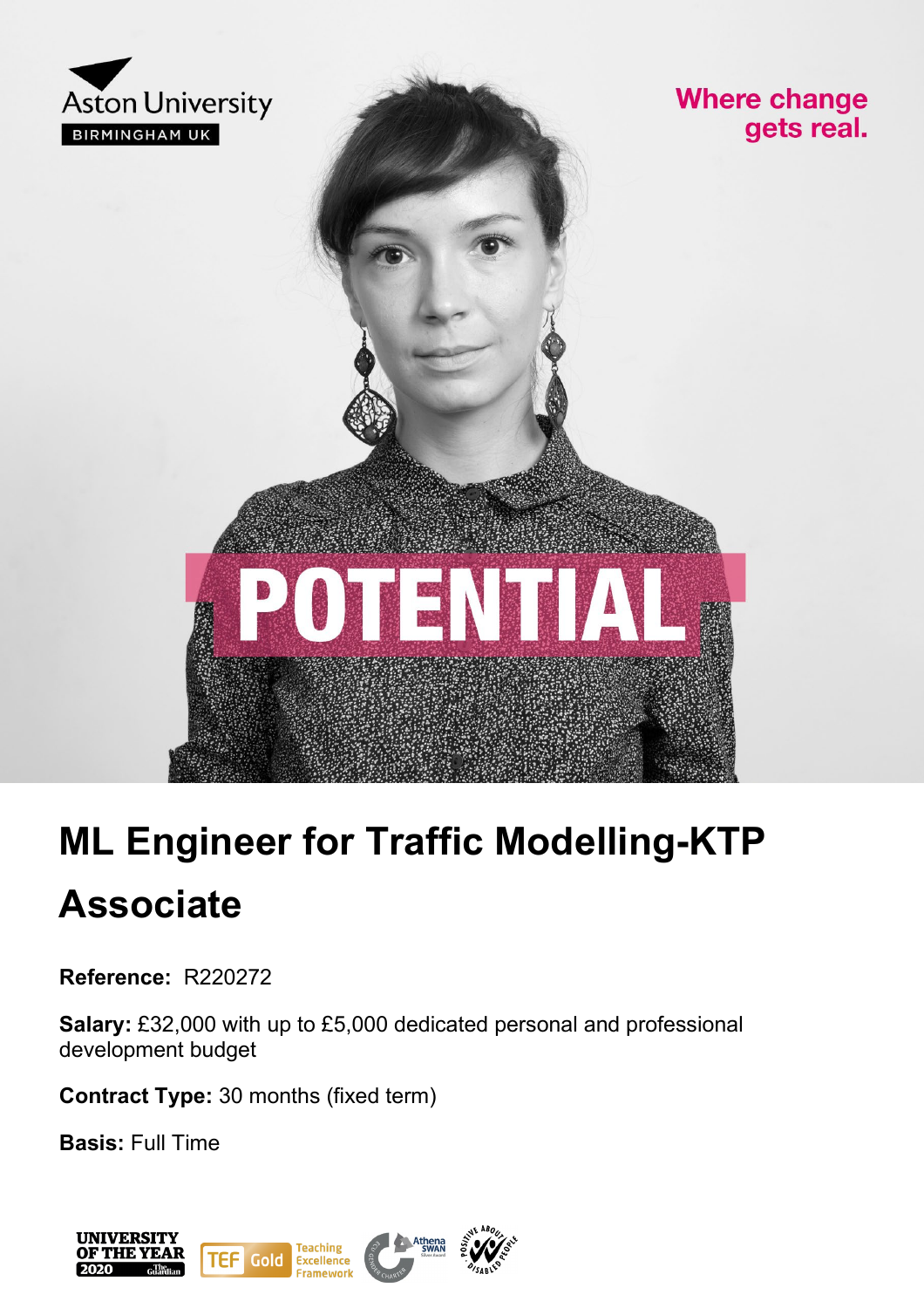### **Job description**

This 30-month project takes the form of a Knowledge Transfer Partnership (KTP) [\(http://www.ktponline.org.uk\)](http://www.ktponline.org.uk/), which provides you with practical and formal training and the availability of support from experienced mentors from [Agilysis Limited,](https://agilysis.co.uk/) [Aston University](https://www.aston.ac.uk/) and [Innovate UK.](https://www.ukri.org/councils/innovate-uk/)

### **Job Purpose:**

This KTP aims to develop a predictive Air Quality model for transport planning applications, enhancing the integration between actions to promote safe and sustainable travel with improvements in air quality.

### **The aim of the project:**

This KTP aims to develop a predictive Air Quality model for transport planning applications, enhancing the integration between actions to promote safe and sustainable travel with improvements in air quality. The KTP will be particularly novel as no current equivalent product exists in the market, nor do the techniques feature in the academic literature at sufficient readiness level, so the team will be working to develop a ground breaking solution.

The highly novel nature of the proposed KTP will challenge the Associate to extend the latest academic research and translate it into a viable commercial product. They will be challenged to quickly assimilate the latest advances in machine vision and multi agent systems and apply the latest thinking to develop a novel solution which will have both commercial and academic impact. Developing techniques which do not feature in current literature at sufficient readiness level will be a genuinely exciting challenge for an Associate and offers the potential for them to become a future leader in this field.

The Associate's personal development plan will include targeted training to ensure they have the core expertise to deliver the project, either in professional training or through access to appropriate taught modules / academic mentoring at Aston.

### **Main duties and responsibilities**

- The Associate will have responsibility for development of a new product and working collaboratively with the Data Analysis team at Agilysis to embed new skills and with commercial staff to launch the new product.
- ▶ Capturing Vulnerable Transport Modes in traffic simulation modelling the behaviour and impacts of pedestrians, cyclists and micromobility users.
- $\triangleright$  Work closely with staff across all functions to embed the skills through collaboration.

### **Additional responsibilities**

- Present project progress across the company.
- $\triangleright$  Work independently on own initiative and/or as part of a team as and when required.
- $\blacktriangleright$  Ask questions and constructively challenge.
- Manage the financial aspects of the project and liaise with Aston Finance and administration staff to develop expenditure forecasts and present justifications for spending from the project budget.
- **Engage in continuous personal and professional development in line with the demands of** the role, including undertaking relevant training and development activities to develop themselves and support the development of others.
- Ensure and promote the personal health, safety and wellbeing of staff.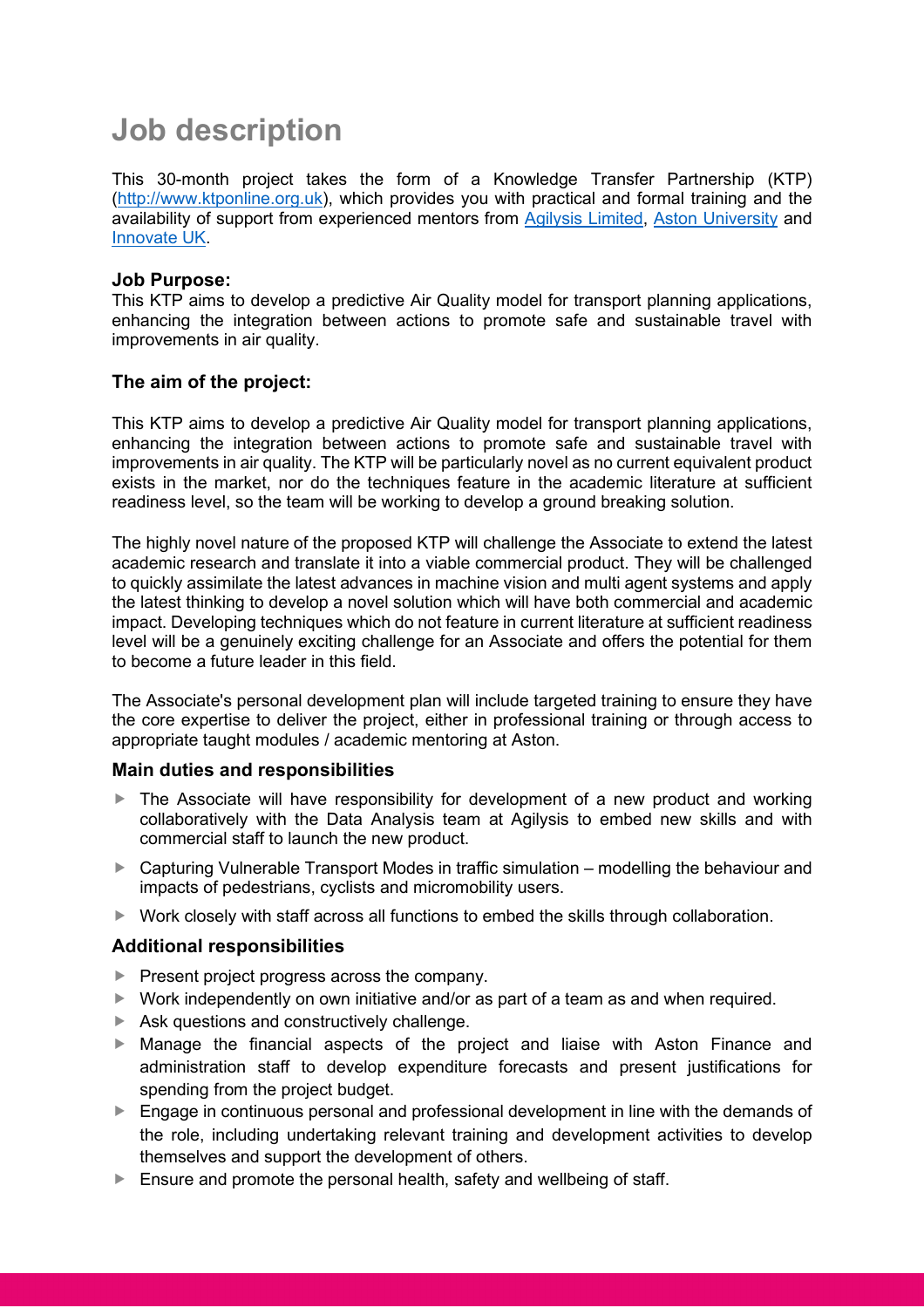- ▶ Carry out duties in a way which promotes fairness in all matters and which engenders trust.
- Promote equality of opportunity and support diversity and inclusion as well as working to support the University's environmental sustainability agenda and practices.

### **Additional Benefits**

▶ Up to £5,000 for personal and professional development for the duration of the project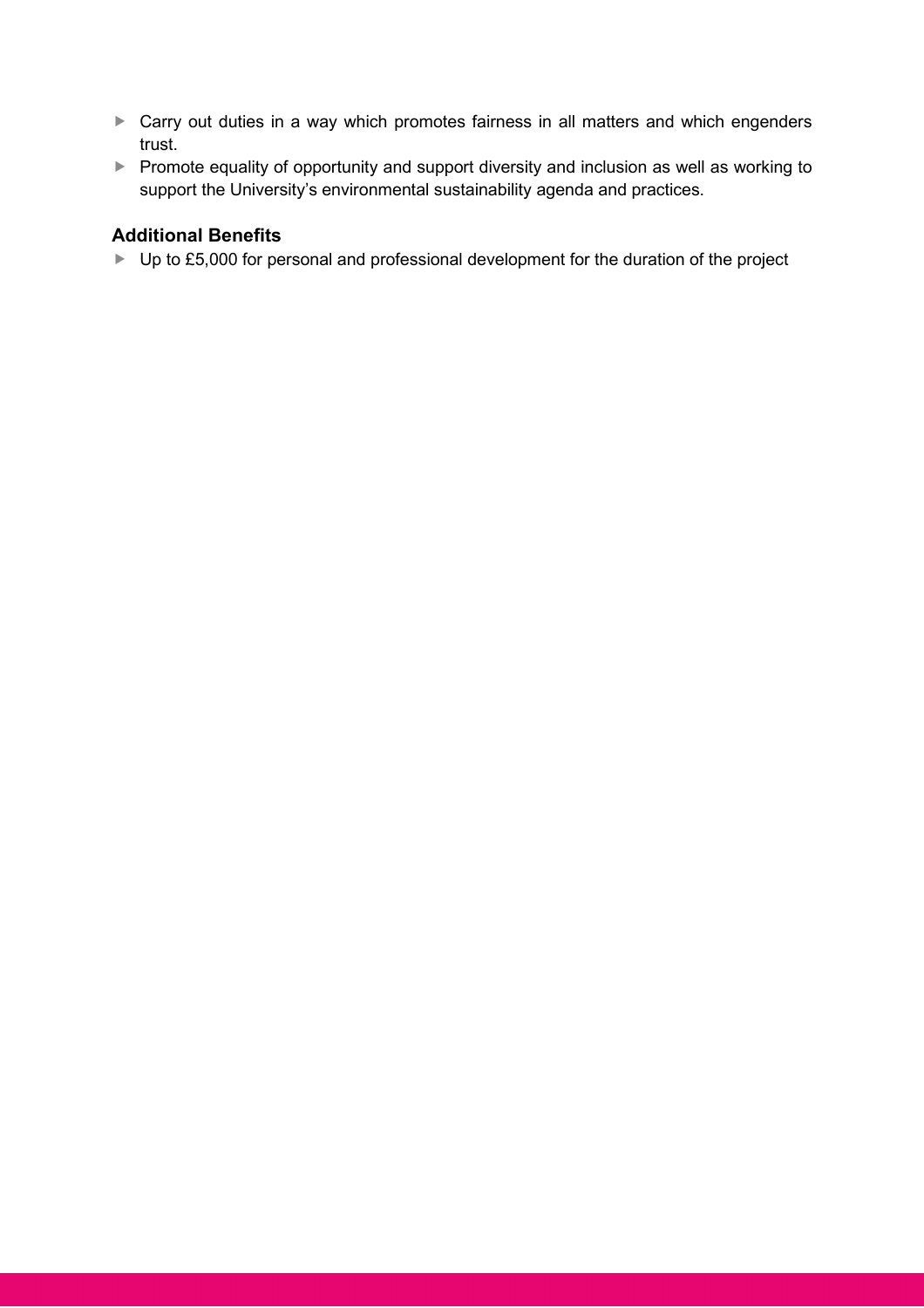### **Person specification**

|                                        | <b>Essential</b>                                                                                                                                                           | <b>Method of</b><br>assessment    |
|----------------------------------------|----------------------------------------------------------------------------------------------------------------------------------------------------------------------------|-----------------------------------|
| <b>Education and</b><br>qualifications | PhD in a data science related topic, or<br>MSc in Computer Science/ Mathematics<br>or related field.                                                                       | Application form                  |
| <b>Experience</b>                      | Expertise in data analytics, particularly in<br>Machine Learning and Computer Vision.<br>Working with Multi-agent systems, GIS,<br><b>Air Quality</b>                      | Application form<br>and interview |
| <b>Aptitude and skills</b>             | Ability to demonstrate numerical and<br>machine learning software skills in e.g.<br>MATLAB, Python.<br>Ability to innovate and initiate work in a<br>practical environment | Application form<br>and interview |

|                            | <b>Desirable</b>                                                            | <b>Method of</b><br>assessment    |
|----------------------------|-----------------------------------------------------------------------------|-----------------------------------|
| <b>Aptitude and skills</b> | Experience of supervised and<br>unsupervised machine learning<br>techniques | Application form<br>and interview |

## **How to apply**

You can apply for this role online via our website [https://www2.aston.ac.uk/staff-public/hr/jobs.](https://www2.aston.ac.uk/staff-public/hr/jobs)

Applications should be submitted by 23.59 BST on the advertised closing date. All applicants must complete an application form, along with your CV.

Any CV sent direct to the Recruitment Team and Recruiting Manager will not be accepted.

If you require a manual application form then please contact the Recruitment Team via [jobs@aston.ac.uk.](mailto:jobs@aston.ac.uk)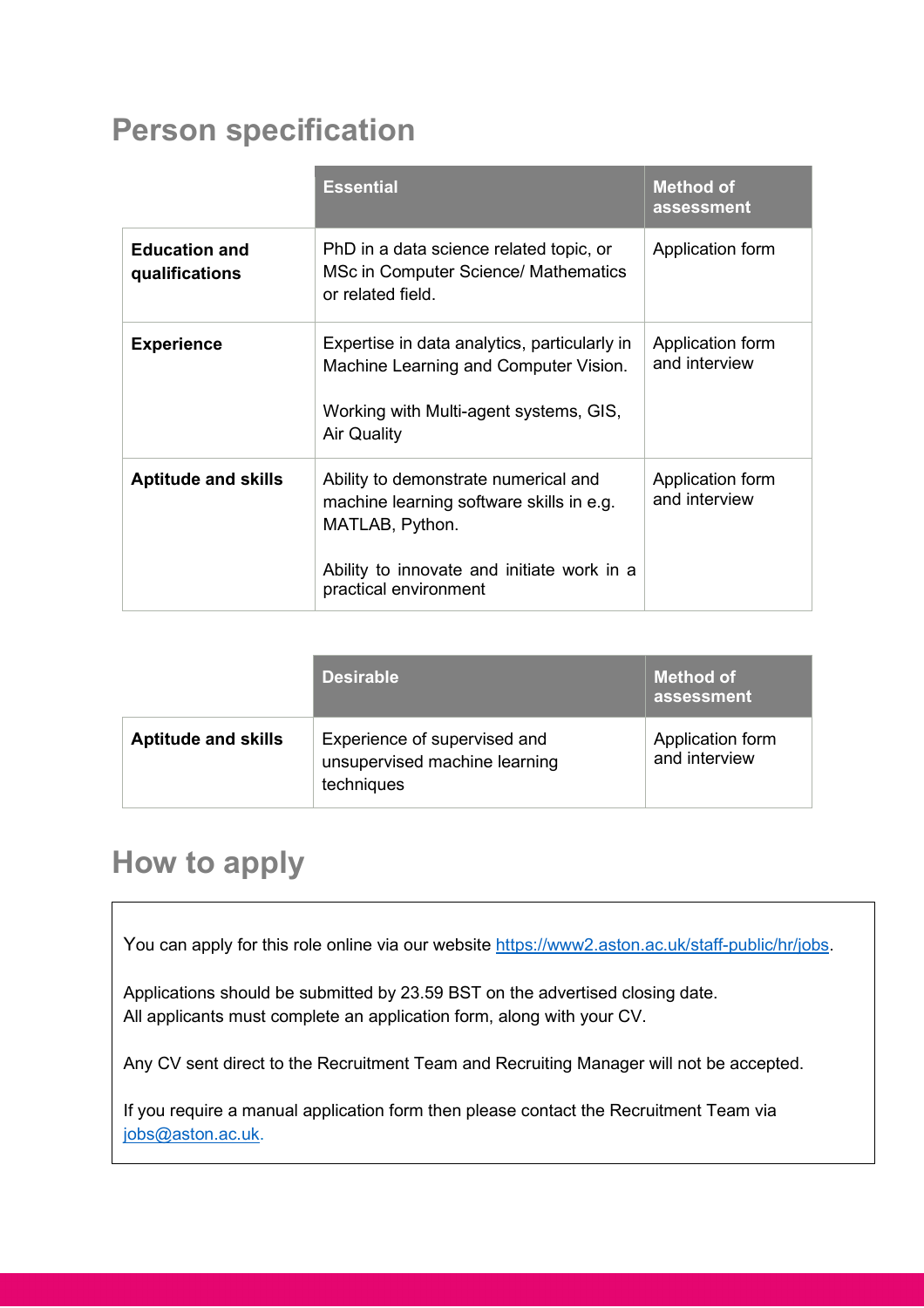

### **Contact information**

**Enquiries about the vacancy:** Name: Dr Maria Chli Job Title: Reader in Informatics and Digital Engineering Email: [m.chli@aston.ac.uk](mailto:m.chli@aston.ac.uk) 

**Enquiries about the application process, shortlisting or interviews:** Recruitment Team via [jobs@aston.ac.uk](mailto:jobs@aston.ac.uk) or 0121 204 4500.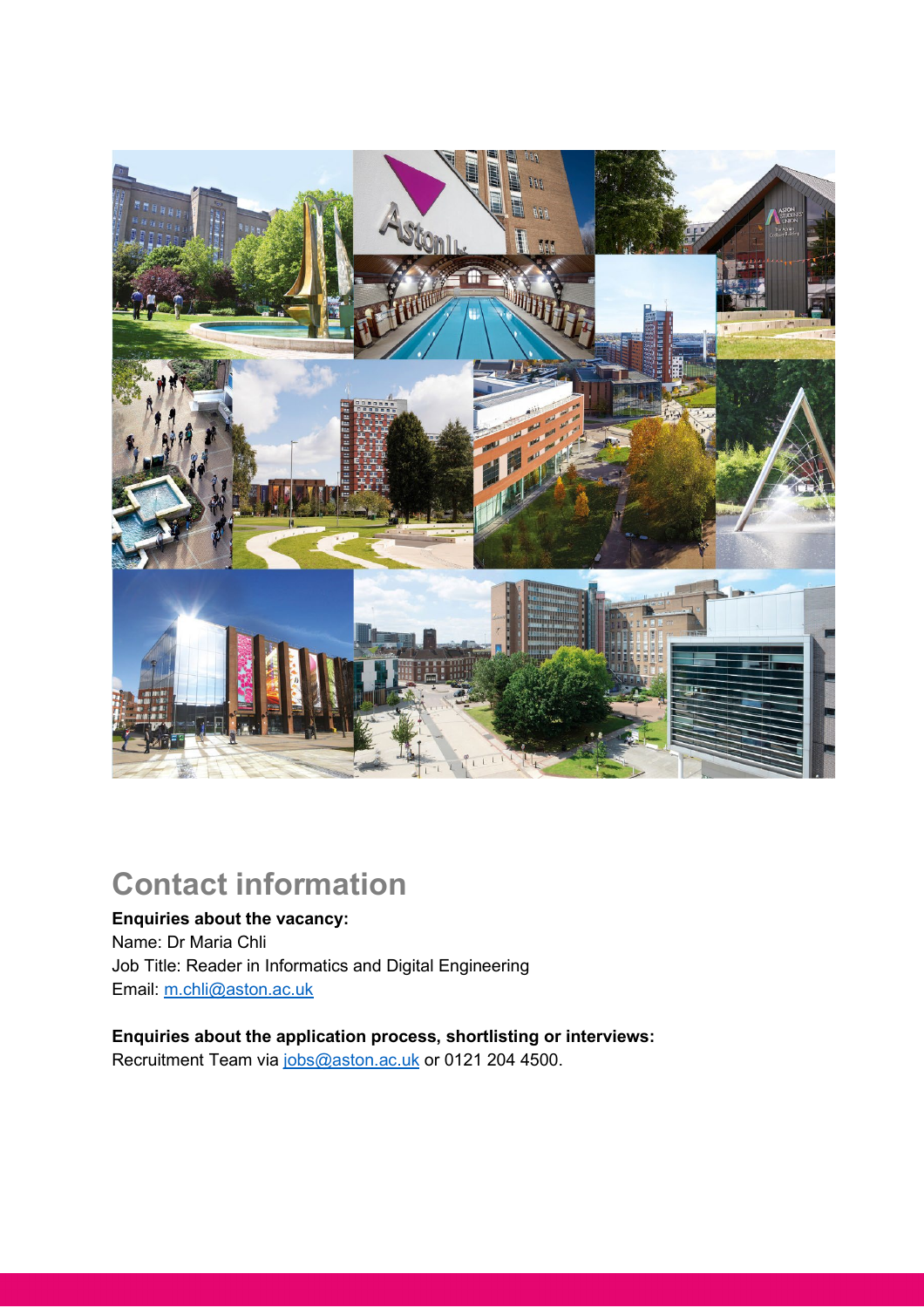## **Additional information**

Visit our website<https://www2.aston.ac.uk/staff-public/hr> for full details of our salary scales and benefits Aston University staff enjoy

**Salary scales**: [https://www2.aston.ac.uk/staff-public/hr/payroll-and-pensions/salary](https://www2.aston.ac.uk/staff-public/hr/payroll-and-pensions/salary-scales/index)[scales/index](https://www2.aston.ac.uk/staff-public/hr/payroll-and-pensions/salary-scales/index)

**Benefits:** <https://www2.aston.ac.uk/staff-public/hr/Benefits-and-Rewards/index>

**Employment of Ex-Offenders:** Under the Rehabilitation of Offenders Act 1974, a person with a criminal record is not required to disclose any spent convictions unless the positions they applying for is listed an exception under the act.

### **Eligibility to work in the UK**:

### **Post-Brexit transition period / EU Settlement Scheme**

The post-Brexit transition period ended on 31 December 2020. If you are an EU/EEA citizen and you were a resident in the UK before 31 December 2020, you and your family members (including non-EU citizens need to apply to the EU Settlement Scheme to continue to live, work and study in the UK beyond 30 June 2021. The deadline for applying to the EU settlement scheme is 30 June 2021. You can apply via the Government webpage <https://www.gov.uk/settled-status-eu-citizens-families>

Irish Nationals do not need to apply for settlement as they retain the right to work in the UK.

### **New immigration system for EU/EEA and Swiss Nationals who were not resident in the UK before 31 December 2020**

A new immigration system has been introduced for people arriving in the UK from EEA countries with effect from 1 January 2021. In addition to those who have always required a visa, EU citizens moving to the UK to work will need to get a visa in advance. You can find more information on the following website. Candidates should check their eligibility to enter or remain in the UK in advance of making any job application via the UKVI website [https://www.gov.uk/browse/visas-immigration/work-visas.](https://www.gov.uk/browse/visas-immigration/work-visas) Before applying you should ensure that you meet the requirements, including meeting the English Language requirements. If you do not meet the eligibility criteria, any application for a work visa would be unsuccessful. If you require a visa to work in the UK the most common types of visa are:

### **Skilled Worker Visa**

<https://www.gov.uk/skilled-worker-visa>

### **Global Talent Visa**

If you are a leader or potential leader in one of the following fields you may be eligible to apply for a Global Talent Visa:

- Academia or Research
- Arts and Culture
- Digital Technology

Please click the following link for further information and to check your eligibility for this visa. <https://www.gov.uk/global-talent>